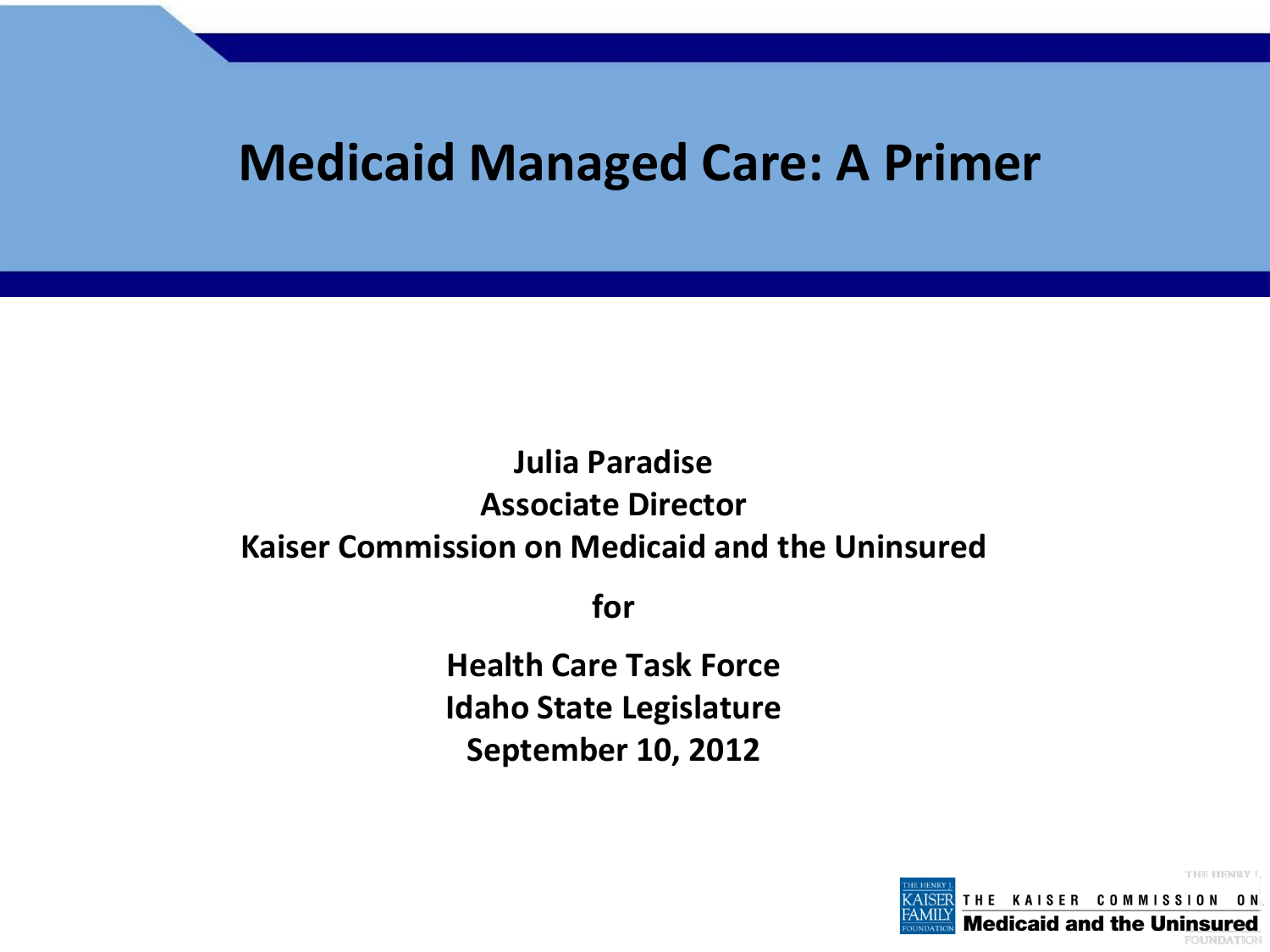### **Managed Care and Medicaid: Definitions, Concepts, and Big Questions**

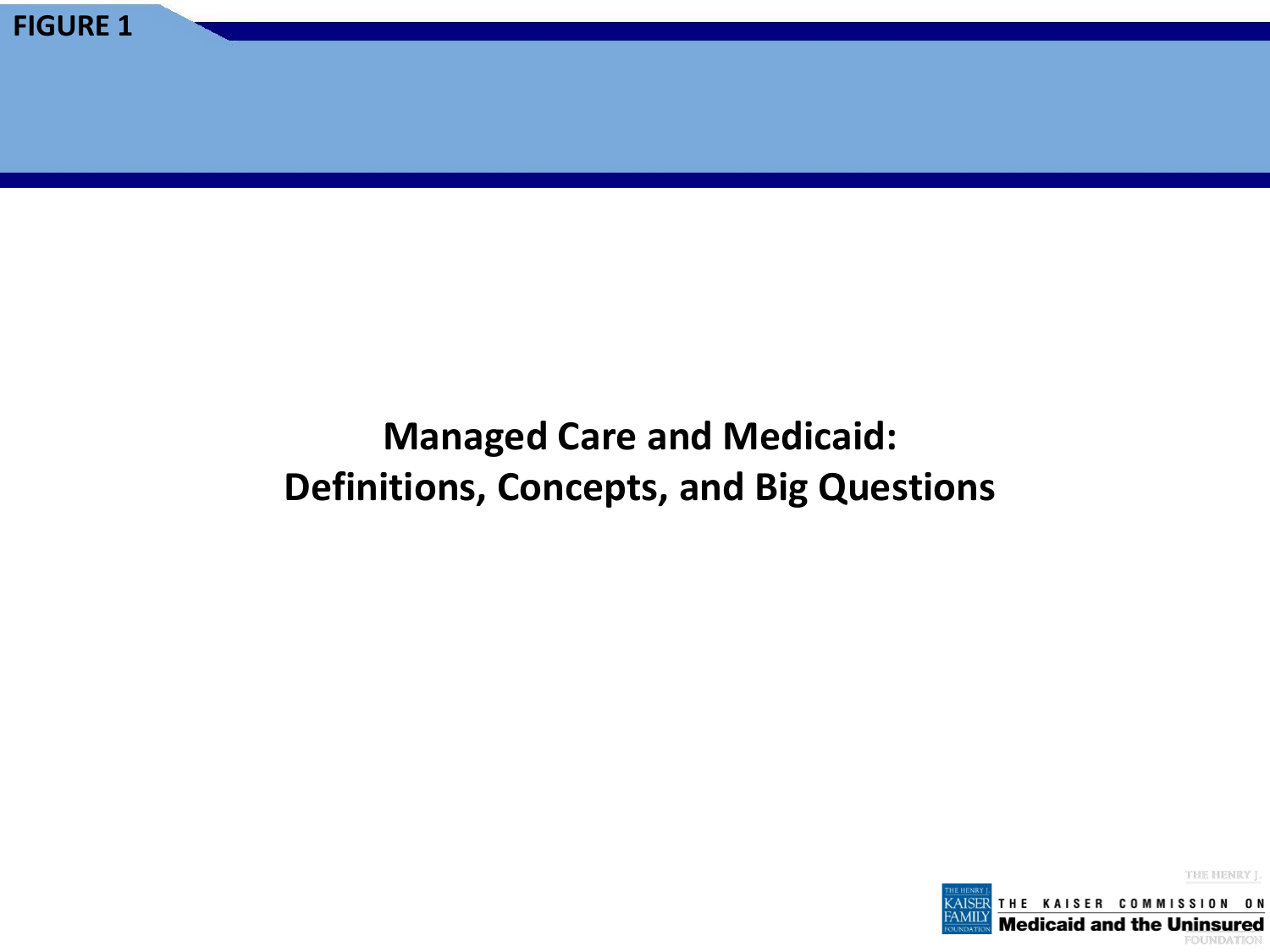### **What is managed care?**

1) Managed care refers, in general, to efforts to coordinate, rationalize, and channel the use of services to achieve desired access, service, and outcomes while controlling costs.

2) Risk-based managed care describes care from organizations that *provide or contract to provide* health care in *broad/specified areas* for a *defined population* for a *fixed, prepaid price* [where the managed care organizations (MCOs) are at *financial risk* to deliver the services for the fixed price]. Managed care organizations use various *strategies to control costs.*

**– U.S. Department of Health and Human Services** 

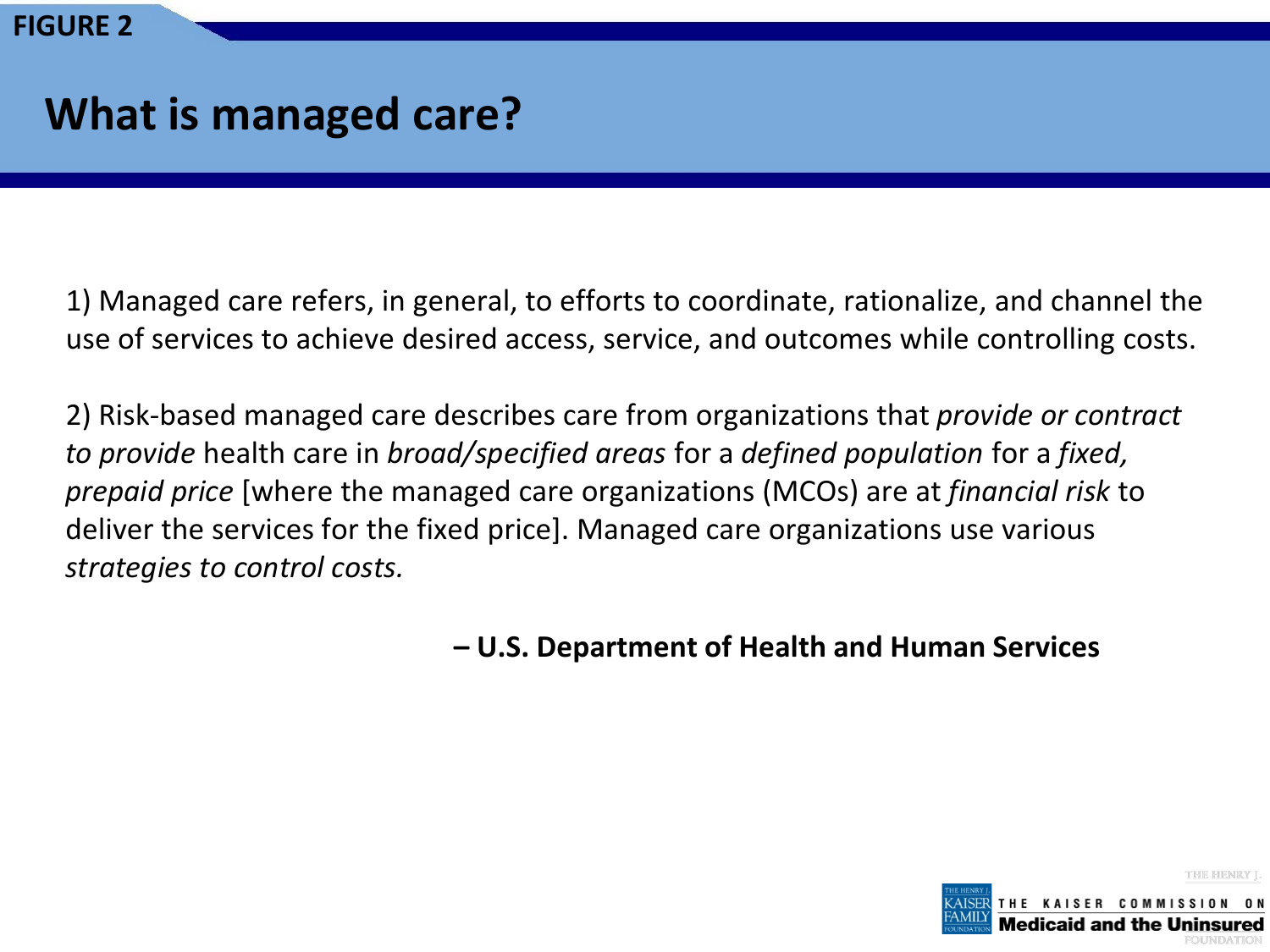## **What are the major models of managed care in Medicaid?**

- **Comprehensive risk-based managed care:** Through contracts with the state, MCOs assume full financial risk for a defined set of services in exchange for a fixed payment per Medicaid enrollee per month (i.e., a capitation payment, or premium).
- *Primary care case management (PCCM)*: State-administered managed fee-forservice program under which a state pays a small per member per month (PMPM) fee, such as \$3, to contracted primary care case managers, who are not at financial risk, but who locate, coordinate, and monitor their enrollees' primary care and any other covered services that the contract may specify. PCCM is considered a form of comprehensive managed care.
- *Limited benefit plans:* MCOs that contract with a state on capitation basis to provide limited types of outpatient or inpatient services, such as dental care or behavioral health care, to enrolled Medicaid beneficiaries.

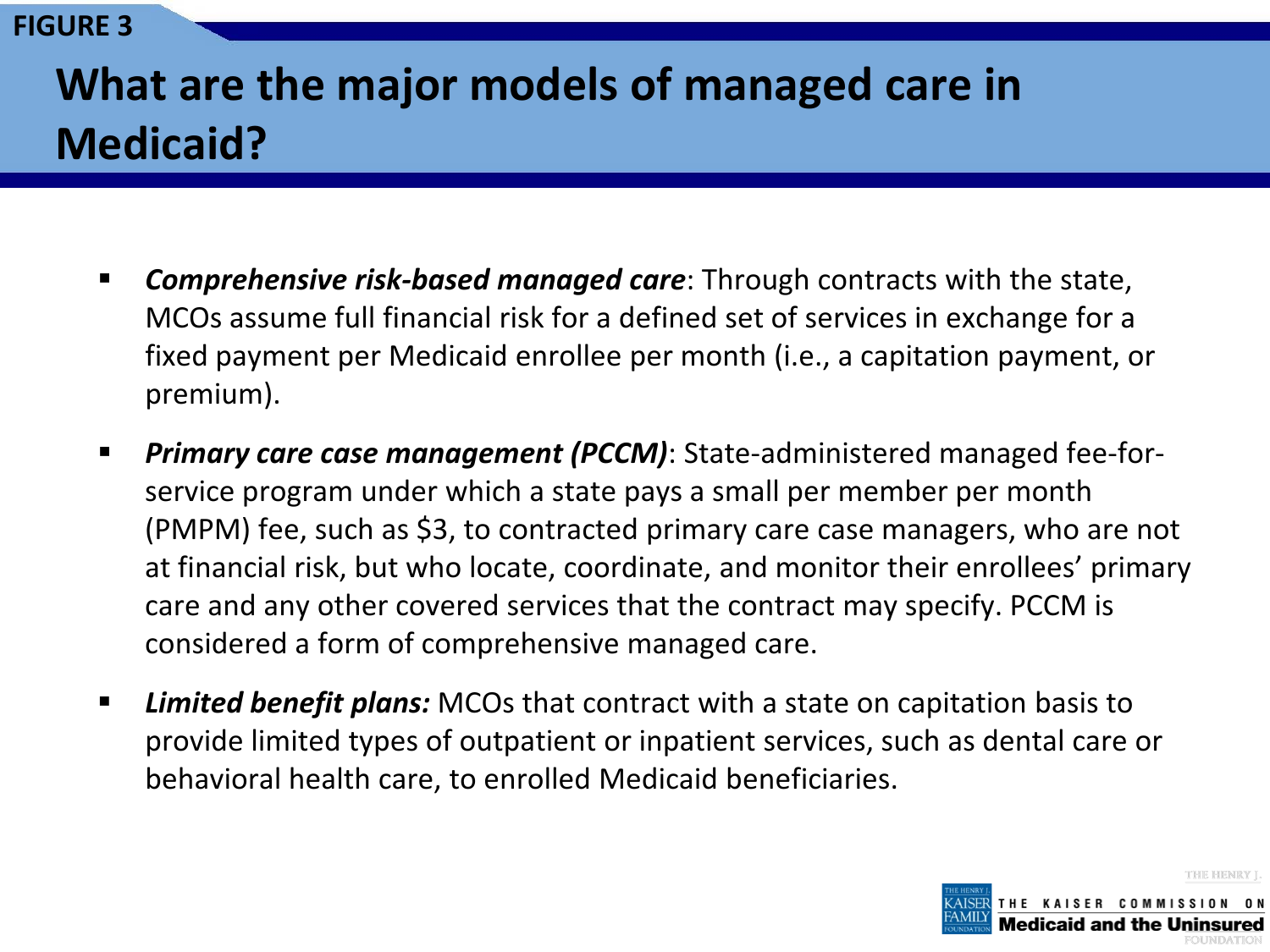### **Key Medicaid managed care authorities**

- Section 1932(a): Provides state plan option to mandate enrollment in an MCO or with a PCCM
	- States cannot mandate managed care for children with special health care needs, dual eligibles, or American Indians
- Section 1915(b): Renewable 2-year waiver authority for mandatory enrollment (including dual eligibles) into MCOs or PCCM program
	- Beneficiaries must have choice of two or more plans or providers
	- Program must be cost-effective and efficient, and not substantially impair access to medically necessary services of adequate quality
	- Federal MCO requirements regarding networks/access, payment, quality, data reporting, beneficiary protection, etc.
- Section 1115: Provides HHS Secretary broad demonstration authority to approve waivers to test innovations to further the objectives of Medicaid program
	- Provides most flexibility of all Medicaid authorities to waive regular requirements
	- State must have a hypothesis to be evaluated using data from demo
	- Waiver must be budget-neutral

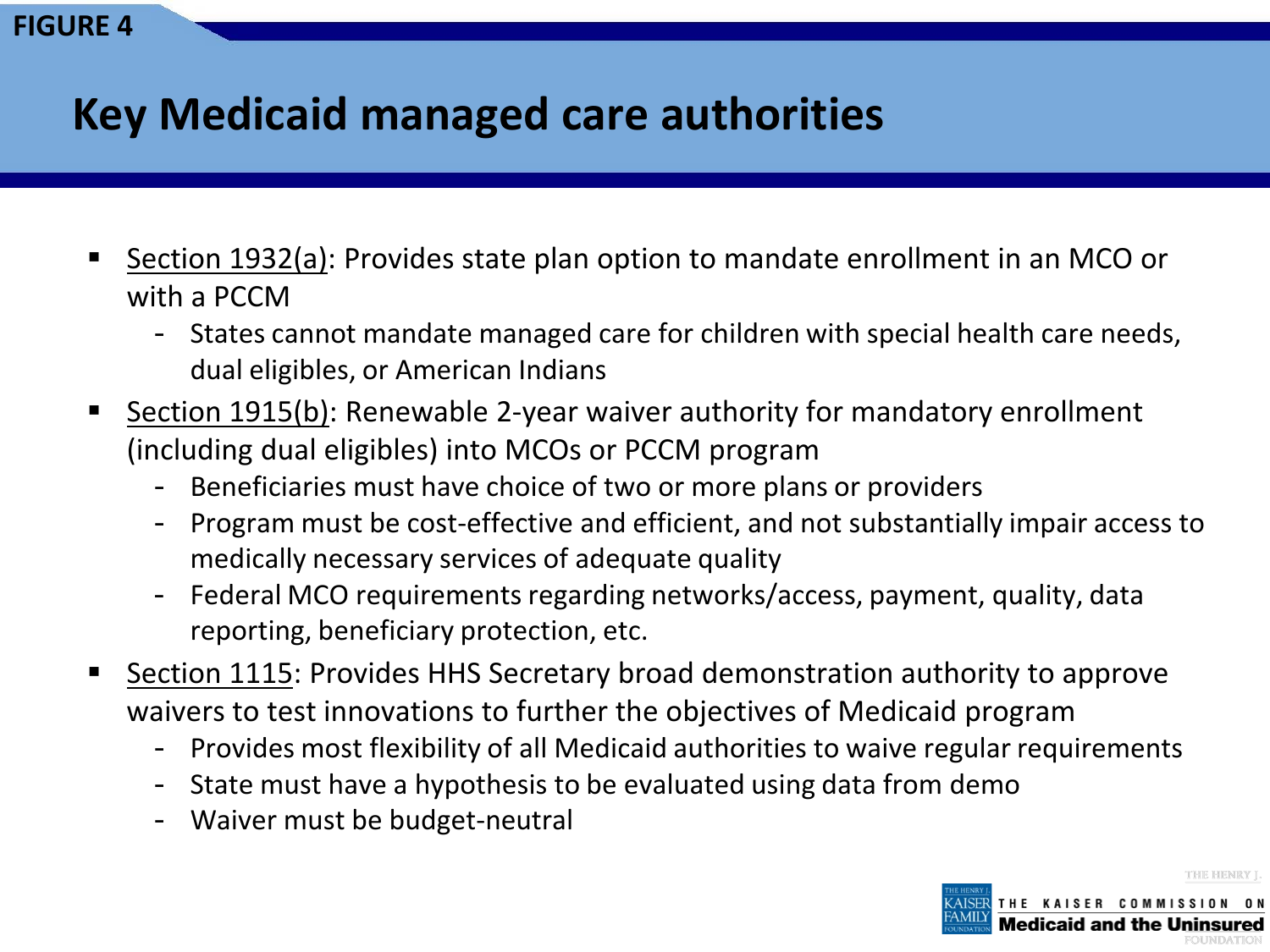## **What has motivated states to adopt managed care in Medicaid?**

- Capitated payment increases predictability in state Medicaid spending
- Potential budget savings
- **IF** Increased state bargaining power to obtain favorable rates from plans and limit Medicaid plan participation to MCOs of highest quality
- Potential to improve access to care
- **Provides incentives for greater investment in preventive and primary care,** management of chronic conditions, and care coordination (rather than volume)
- Contracting enables states to measure, monitor, and drive *performance*, through plan and provider standards, requirements, incentives, penalties, etc.

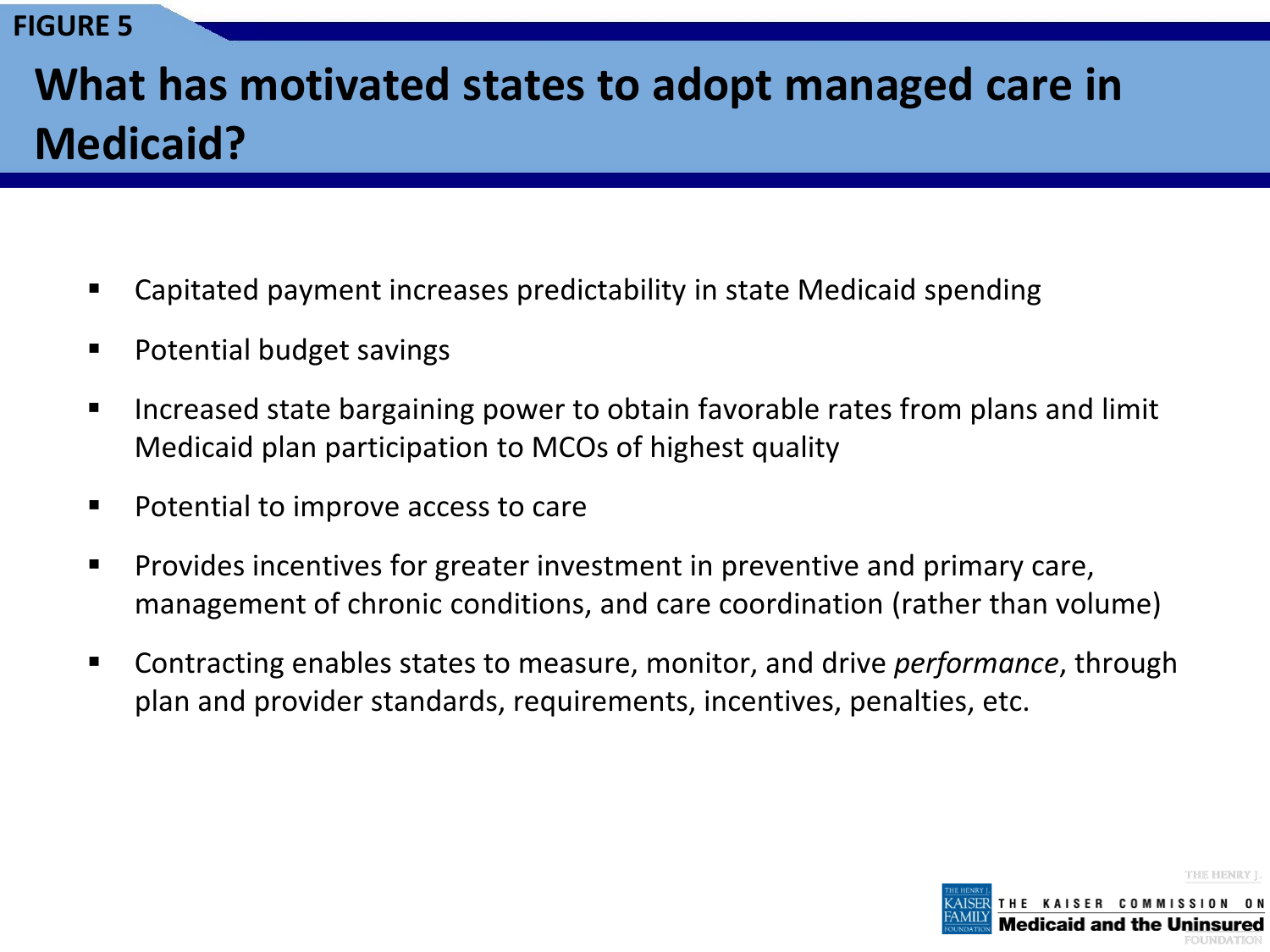## **What are the major concerns about risk-based Medicaid managed care?**

- Medicaid beneficiaries' care can be disrupted if their regular doctors or other providers do not participate in an MCO network
	- Concern is amplified for beneficiaries with chronic or complex conditions, who may have longstanding relationships with providers
- Potentially restricted access to specialist care if MCO requires referral by primary care physician, or if plan network is inadequate
- Inherent incentives for underservice by MCOs to maximize short-term profits
- Gaps in beneficiaries' understanding of managed care rules and systems
- Potentially difficult to navigate grievance and appeals processes because of multiple layers of accountability (i.e., provider, plan/insurer, state)

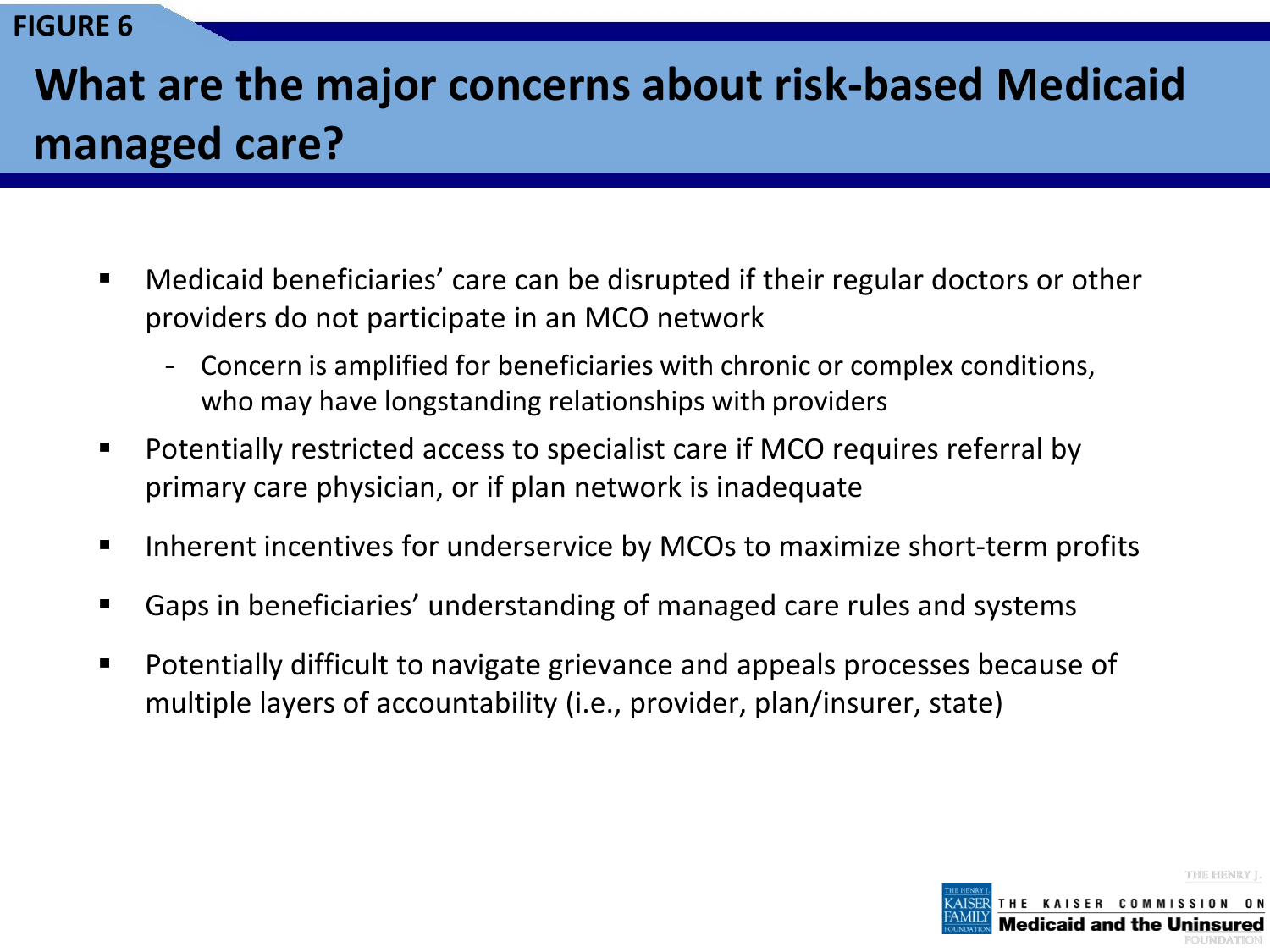# **What is the evidence on the impact of Medicaid managed care?**

- Research findings on *access* and *quality* in Medicaid managed care are mixed
	- Reflect important details of states' managed care programs, including oversight, as well as enrolled population studied
	- Lack of FFS measures of access and quality to serve as benchmarks
- Research findings on *savings* are also mixed, which may reflect, in part, differences in states' baseline Medicaid programs (i.e., savings compared to what?), details of their managed care programs, and study design
- The two potential sources of savings are *price* and *utilization*:
	- Savings on *price* are influenced by generosity of state's underlying FFS payment rates: states with high FFS rates may have "room" to negotiate lower capitation rates for MCOs, but states with low FFS rates will have trouble extracting savings in unit prices
	- Savings from improved *utilization* patterns are unlikely in short-term; budgetdriven efforts to achieve savings could lead to in reduced access to care.

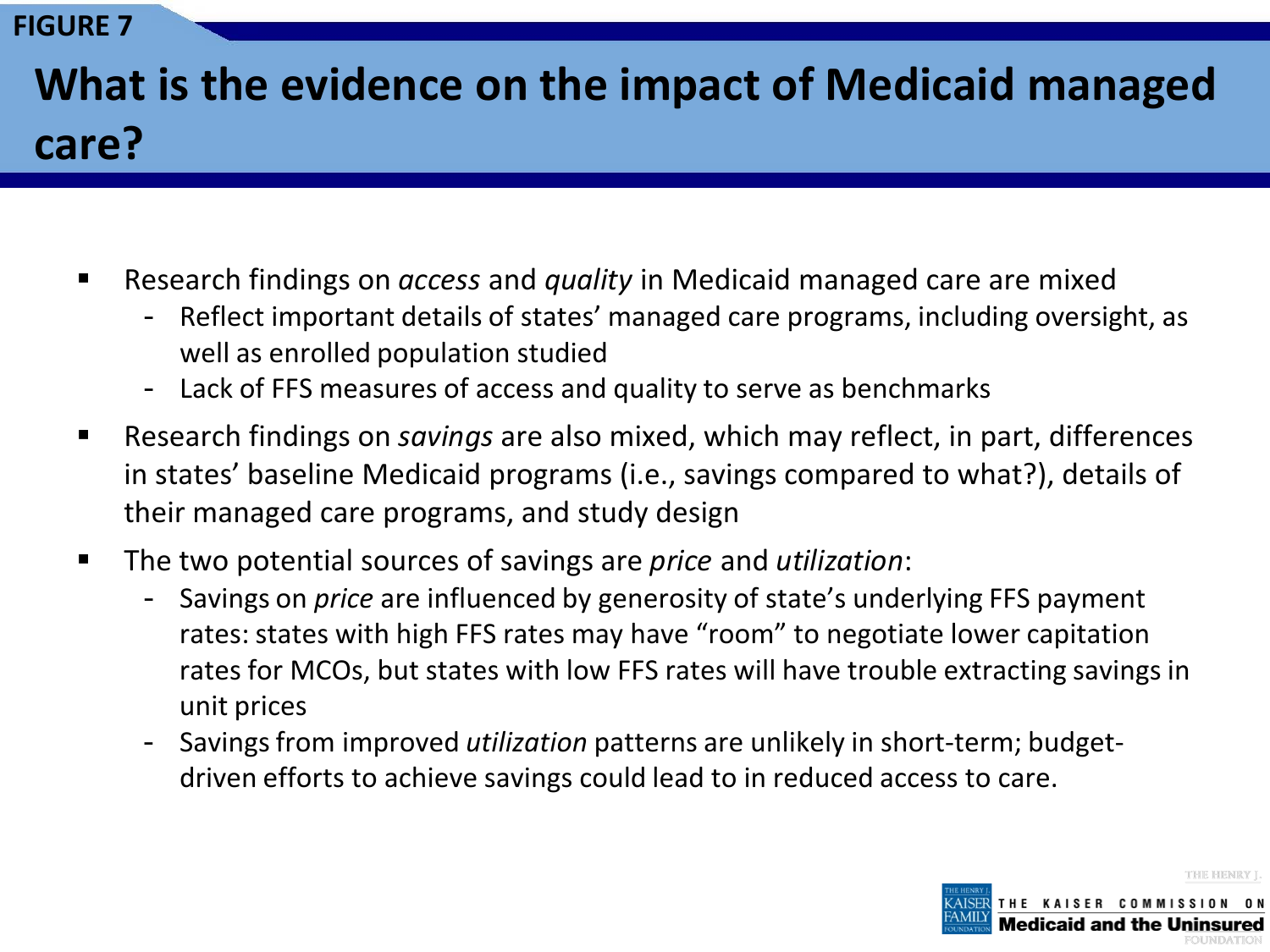### **Kaiser/HMA Survey of Medicaid Managed Care (MMC): Selected Highlights**

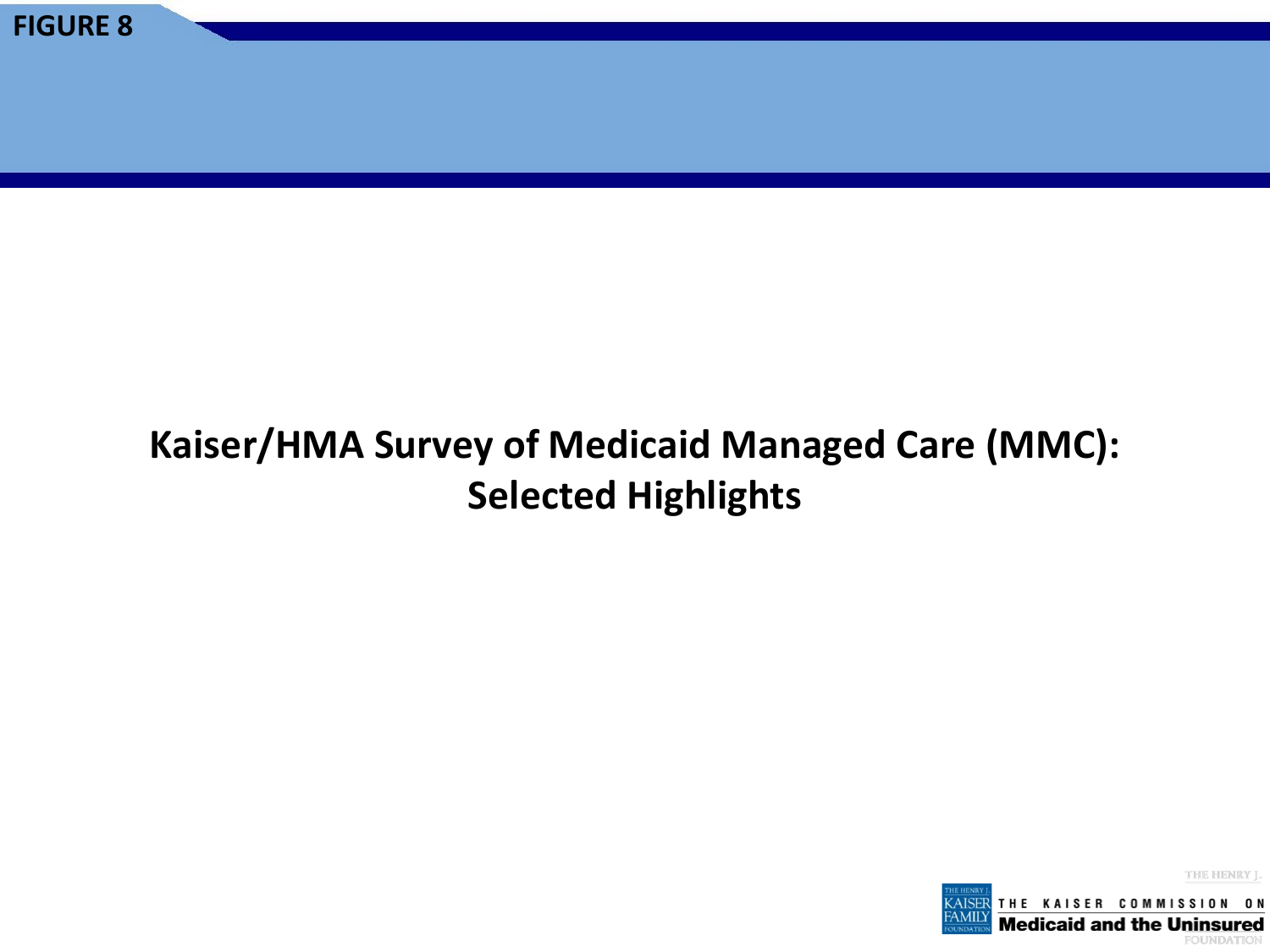### **Almost all states operate comprehensive MMC programs**



Note: MCO is managed care organization and PCCM is Primary Care Case Management. SOURCE: KCMU/HMA Survey of Medicaid Managed Care, September 2011.

THE KAISER COMMISSION ON AISER **Medicaid and the Uninsured FOUNDATION**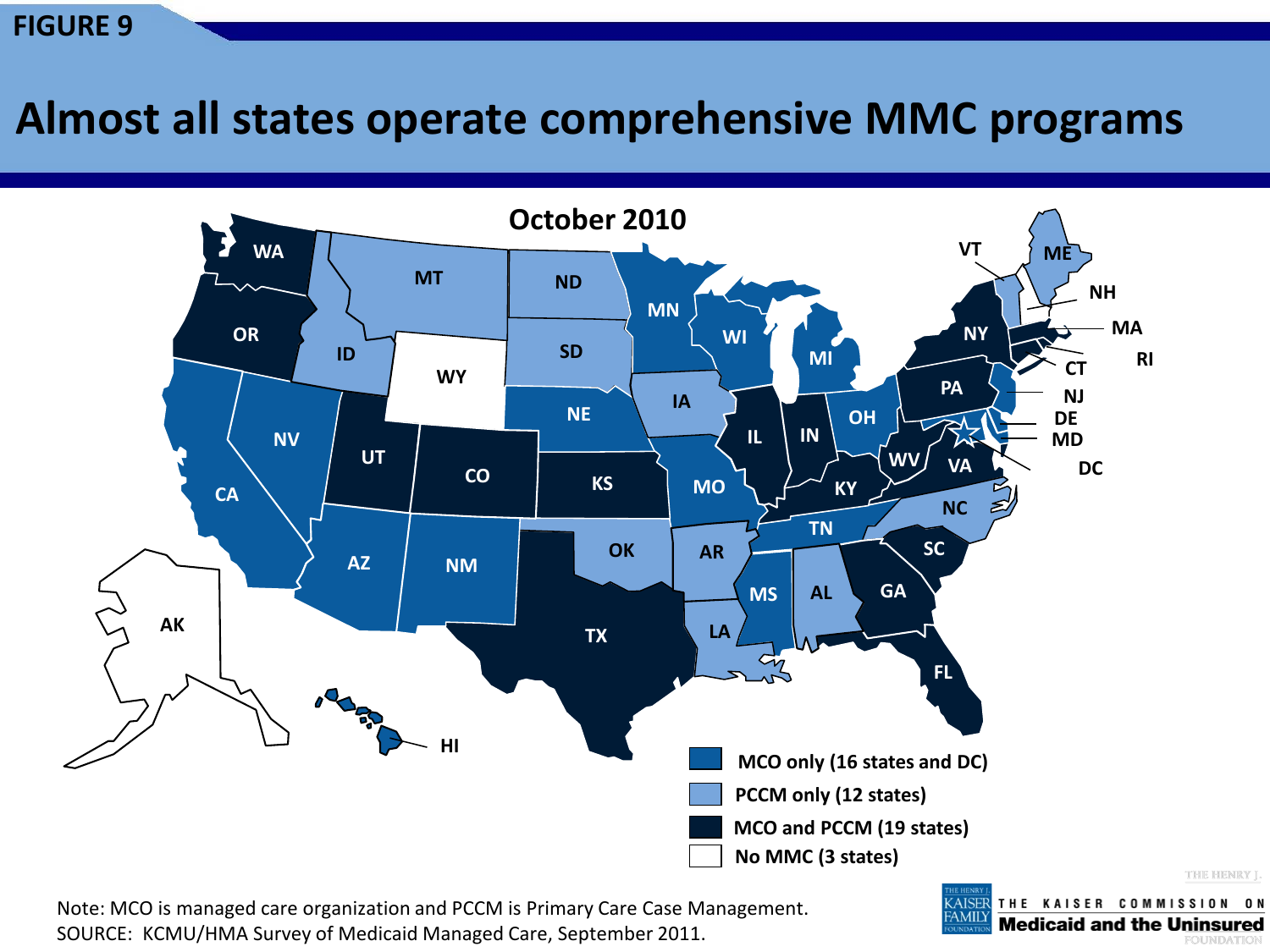### **Managed care penetration rates vary considerably by state**



Note: Reflects enrollment in MCOs and PCCMs. Most data as of October 2010. SOURCE: KCMU/HMA Survey of Medicaid Managed Care, September 2011.

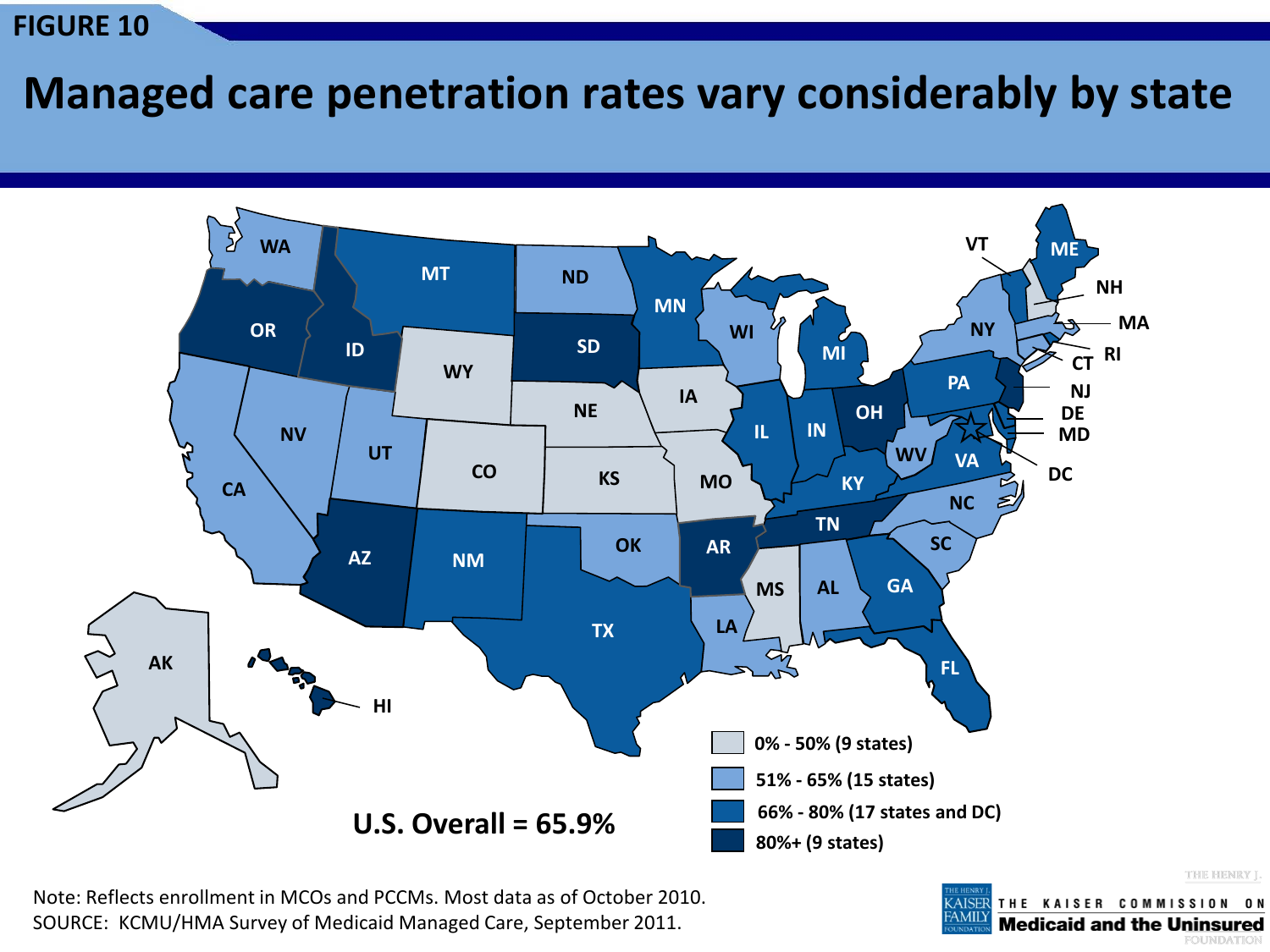# **Nearly 2/3 of Medicaid beneficiaries are enrolled in comprehensive managed care**



#### **Total = 53.9 million Medicaid beneficiaries**

Note: MCO is managed care organization, PCCM is Primary Care Case Management, and FFS is fee-for-service.

SOURCE: KCMU/HMA Survey of Medicaid Managed Care, September 2011.

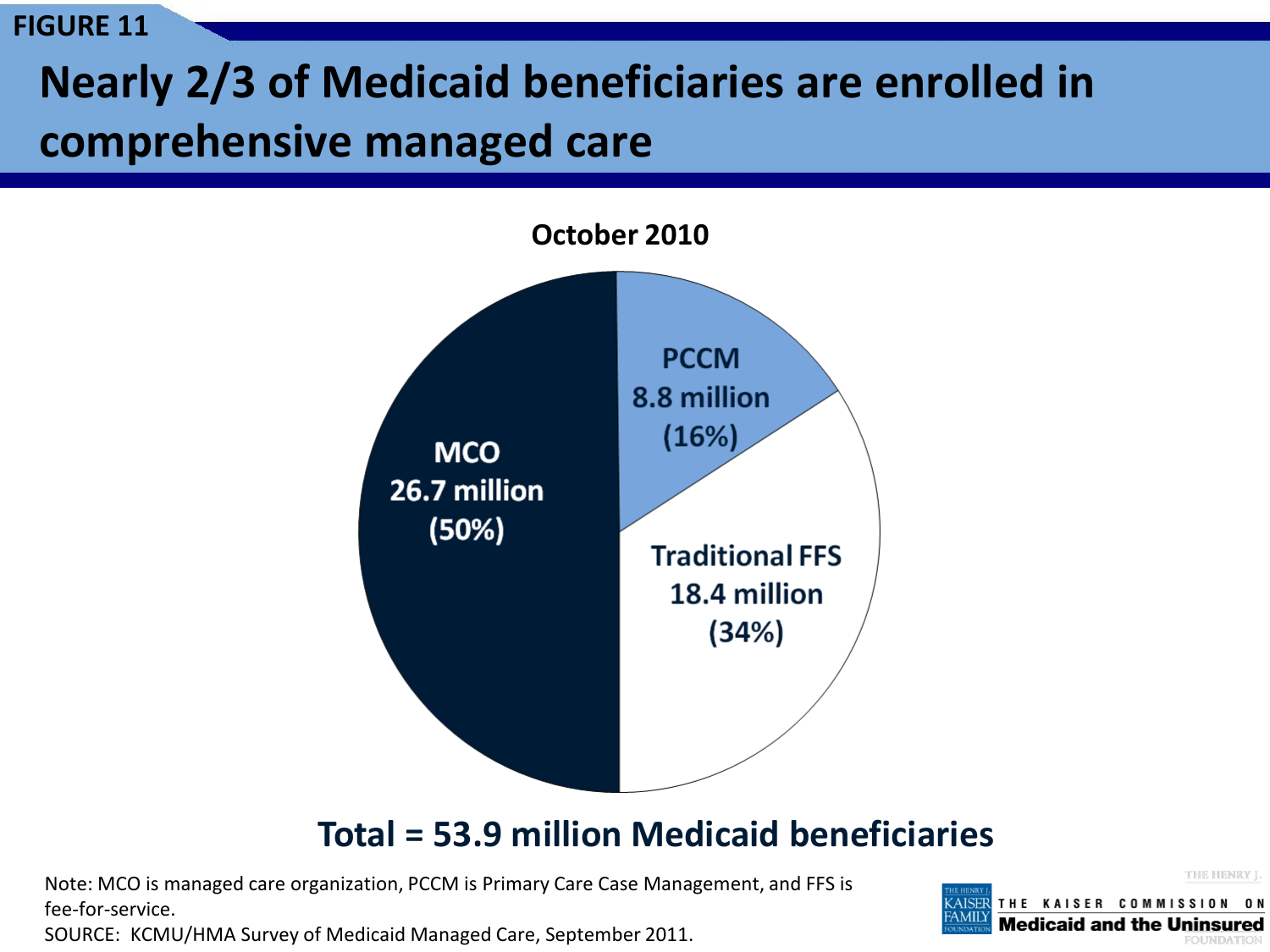# **Medicaid-only MCOs dominate and over half of MCO enrollees are in for-profit plans**



SOURCE: KCMU/HMA Survey of Medicaid Managed Care, September 2011.

**Medicaid and the Uninsured**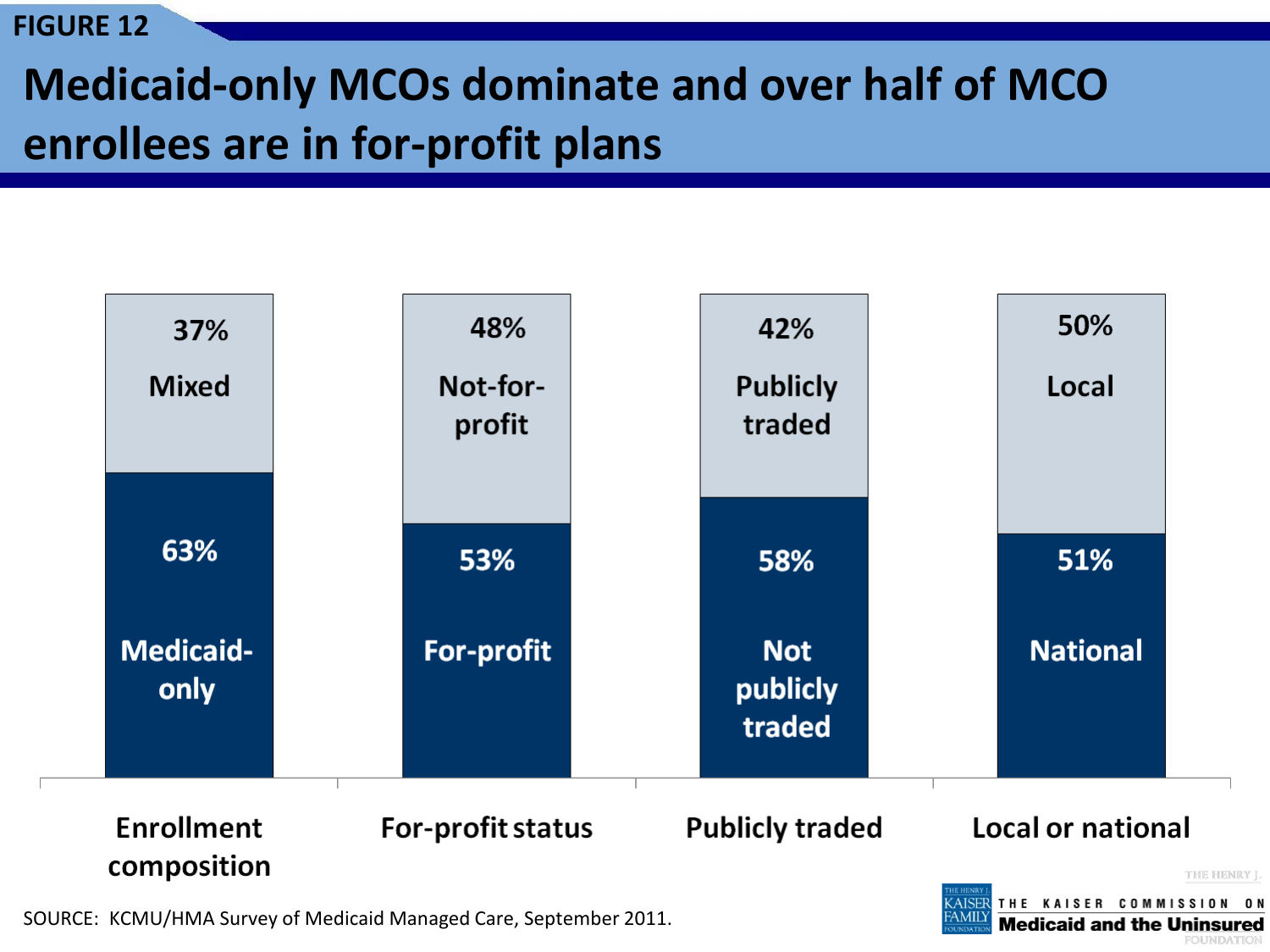# **States use quality data to assess and drive plan performance and assist beneficiary choice**

- All MCO states and over half of PCCM states require HEDIS©, CAHPS©, or similar state-developed measures of access, clinical quality of care, and patient satisfaction
	- Top measures reflect Medicaid priorities, e.g., prenatal and postpartum care, childhood immunization status, appropriate asthma medication, comprehensive diabetes care, care following hospitalization for mental illness
- Three-quarters of MCO states publicly report on the quality of their health plans, and half of PCCM states publish quality reports on those programs
- 15 states with MCOs and one PCCM-only state prepare quality "report cards" for beneficiaries to use when choosing a plan or a provider



SOURCE: KCMU/HMA Survey of Medicaid Managed Care, September 2011.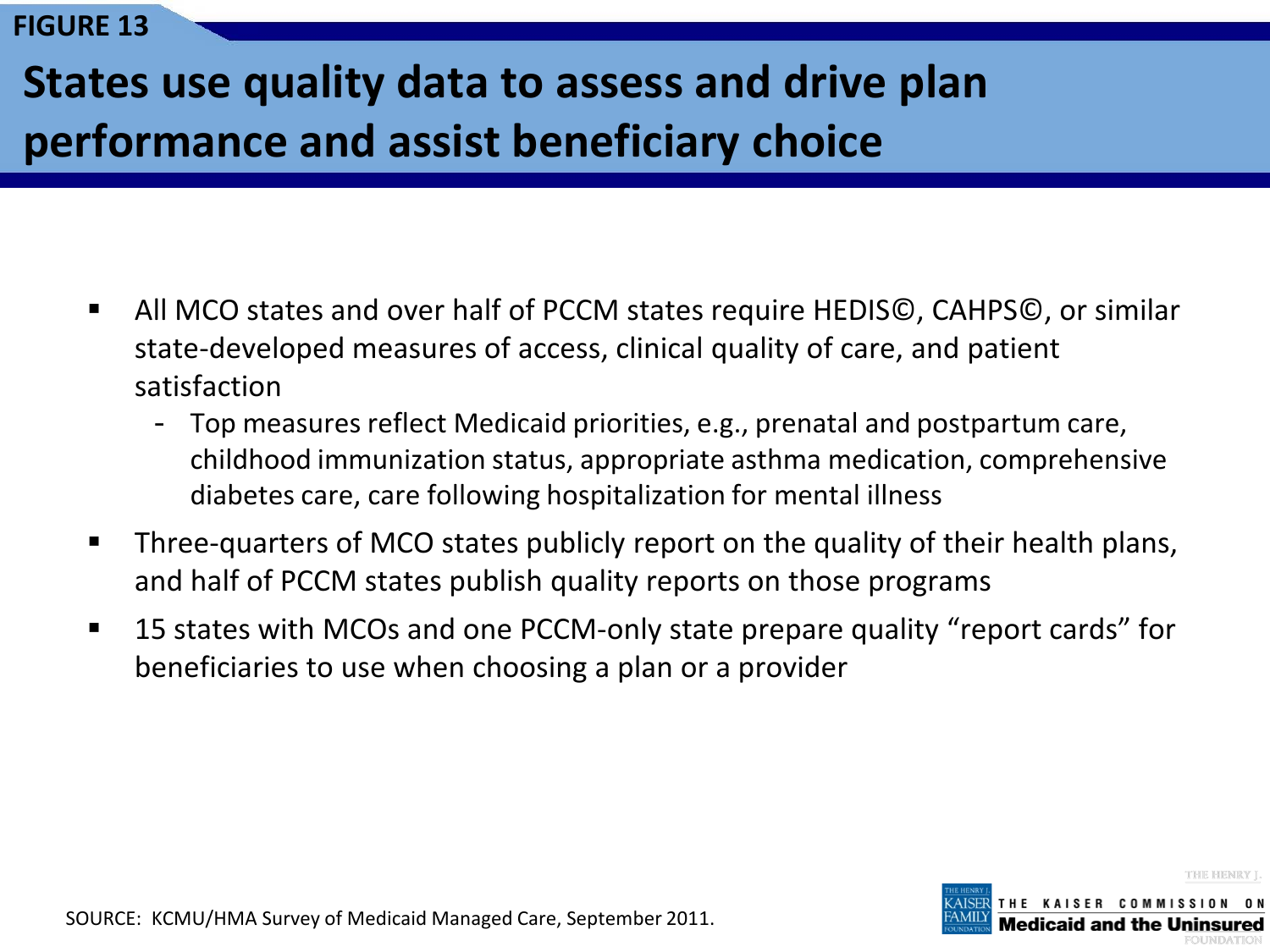# **Many states are invested in initiatives to improve care coordination, linkages, and integration**

- 39 states have a medical home initiative in place or under development, and the same number report disease management or care management programs, which are often integrated into MCOs or PCCM programs.
- 22 states plan to elect the new "health home" option for Medicaid beneficiaries with chronic conditions.
	- 6 states now have approved programs (MI, RI, NY, OR, NC, IA)
- Nine states reported having an ACO initiative in some stage of development, and three states indicated proposed legislation in 2011 to require Medicaid payment to ACOs or begin a pilot.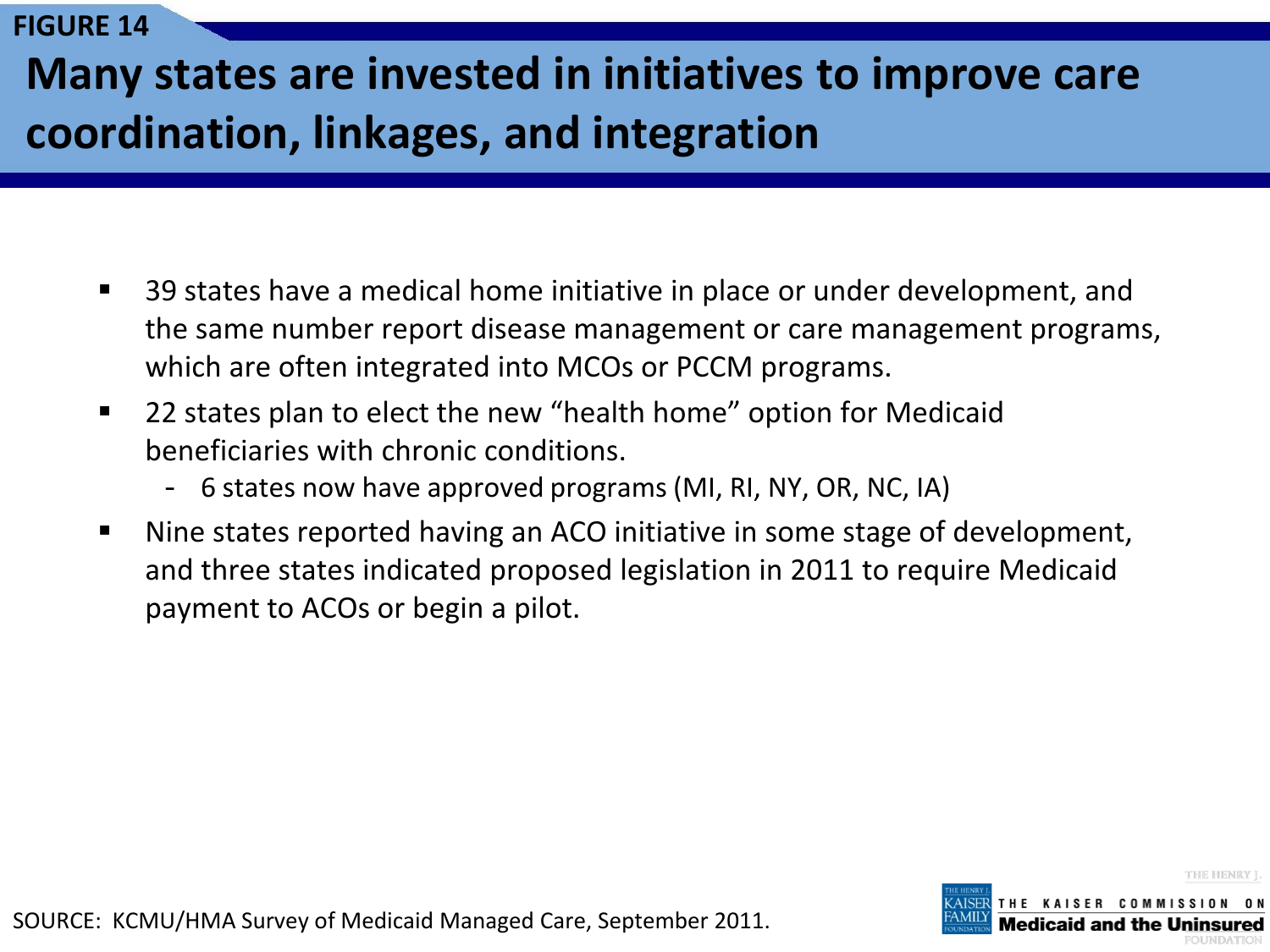# **States are extending MMC to beneficiaries with more complex needs**

- Vast majority of states mandate MMC for most children (46) and pregnant women, parents, and other caretaker adults (44)
- Majority of states report at least some mandatory MMC enrollment for children with disabilities receiving SSI (26), children with special health care needs (32), and non-dually eligible seniors (29) and people with disabilities (33)
- 18 states report some mandatory MMC for people receiving HCBS, and 15 report some voluntary MMC, but 22 states always exclude these individuals
- 25 states report some managed care enrollment of dual Medicare-Medicaid eligibles, on a voluntary or mandatory basis, for at least some services



SOURCE: KCMU/HMA Survey of Medicaid Managed Care, September 2011.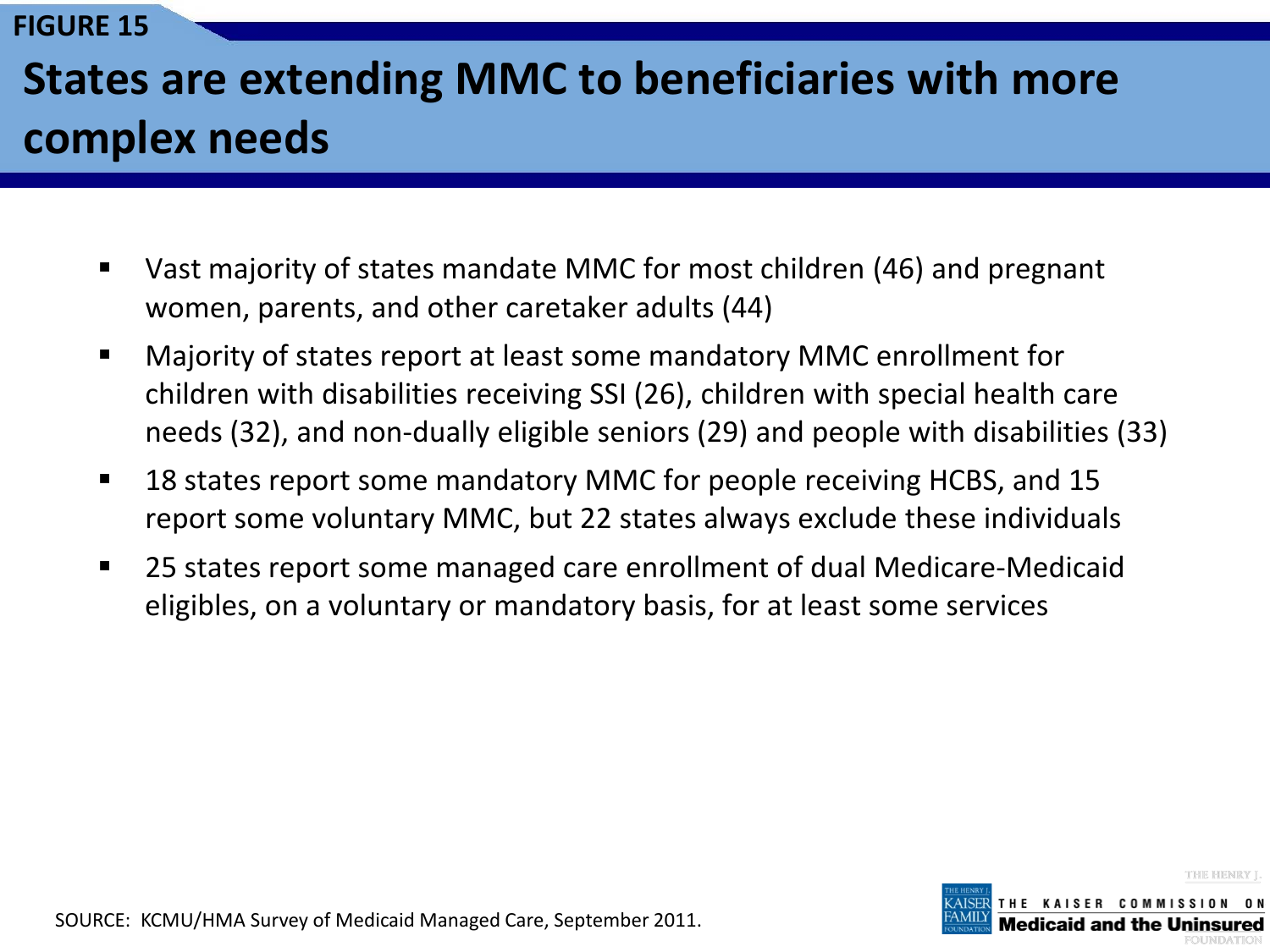## **Managed care experience serving disabled Medicaid beneficiaries is still limited and research is scant**

- Studies investigating impact of MMC on access to care and costs for *nondisabled* beneficiaries have produced mixed results
- Evidence from one study of MMC and disabled adults shows those in counties with mandatory MMC were more likely to have usual source of care, but faced longer waiting times, had more problems obtaining specialist care, and were less likely to get flu shot in last 12 months, compared to those in FFS-only counties.(Burns, 2009)
- Standard measures of access, quality, and outcomes may not be appropriate/adequate for people with chronic disabling conditions
- Few standard measures of access and quality exist for LTSS exist; evidence on impact of managed LTSS on costs or outcomes is limited and inconclusive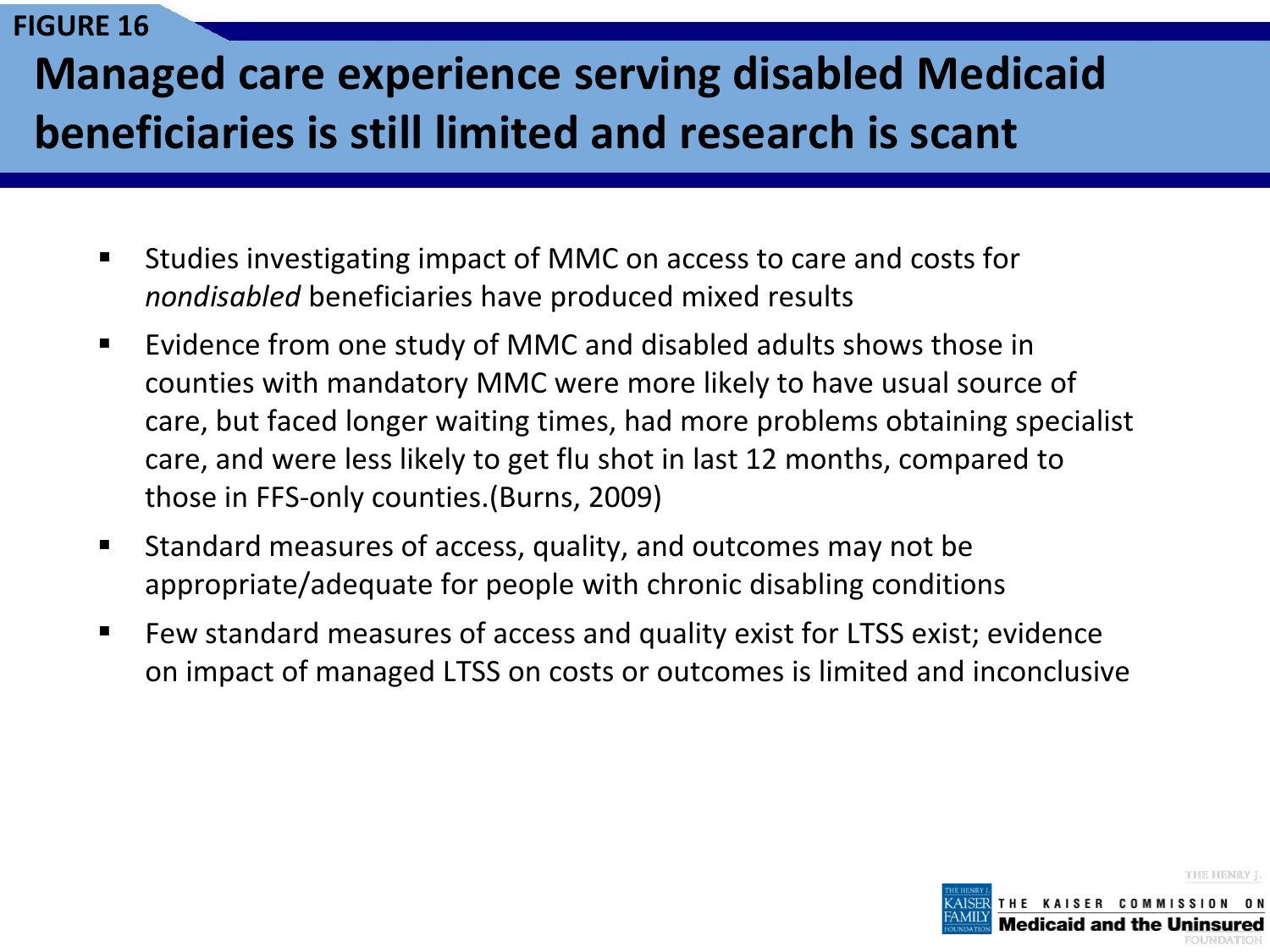# **26 states are moving forward with proposals to participate in dual eligible demos**



\* CO, CT, IA, MO, NC propose managed FFS models. NY, OK, WA propose both capitated and managed FFS models. All others propose capitated models only.

NOTE: MO and MN have a proposed 2012 start.

SOURCE: CMS Financial Alignment Initiative, State Financial Alignment Proposals, [http://www.cms.gov/Medicare-Medicaid-](http://www.cms.gov/Medicare-Medicaid-Coordination/Medicare-and-Medicaid-Coordination/Medicare-Medicaid-Coordination-Office/FinancialModelstoSupportStatesEffortsinCareCoordination.html)[Coordination/Medicare-and-Medicaid-Coordination/Medicare-Medicaid-Coordination-](http://www.cms.gov/Medicare-Medicaid-Coordination/Medicare-and-Medicaid-Coordination/Medicare-Medicaid-Coordination-Office/FinancialModelstoSupportStatesEffortsinCareCoordination.html)

[Office/FinancialModelstoSupportStatesEffortsinCareCoordination.html.](http://www.cms.gov/Medicare-Medicaid-Coordination/Medicare-and-Medicaid-Coordination/Medicare-Medicaid-Coordination-Office/FinancialModelstoSupportStatesEffortsinCareCoordination.html)

THE KAISER COMMISSION ON AISER **Medicaid and the Uninsured FOUNDATION**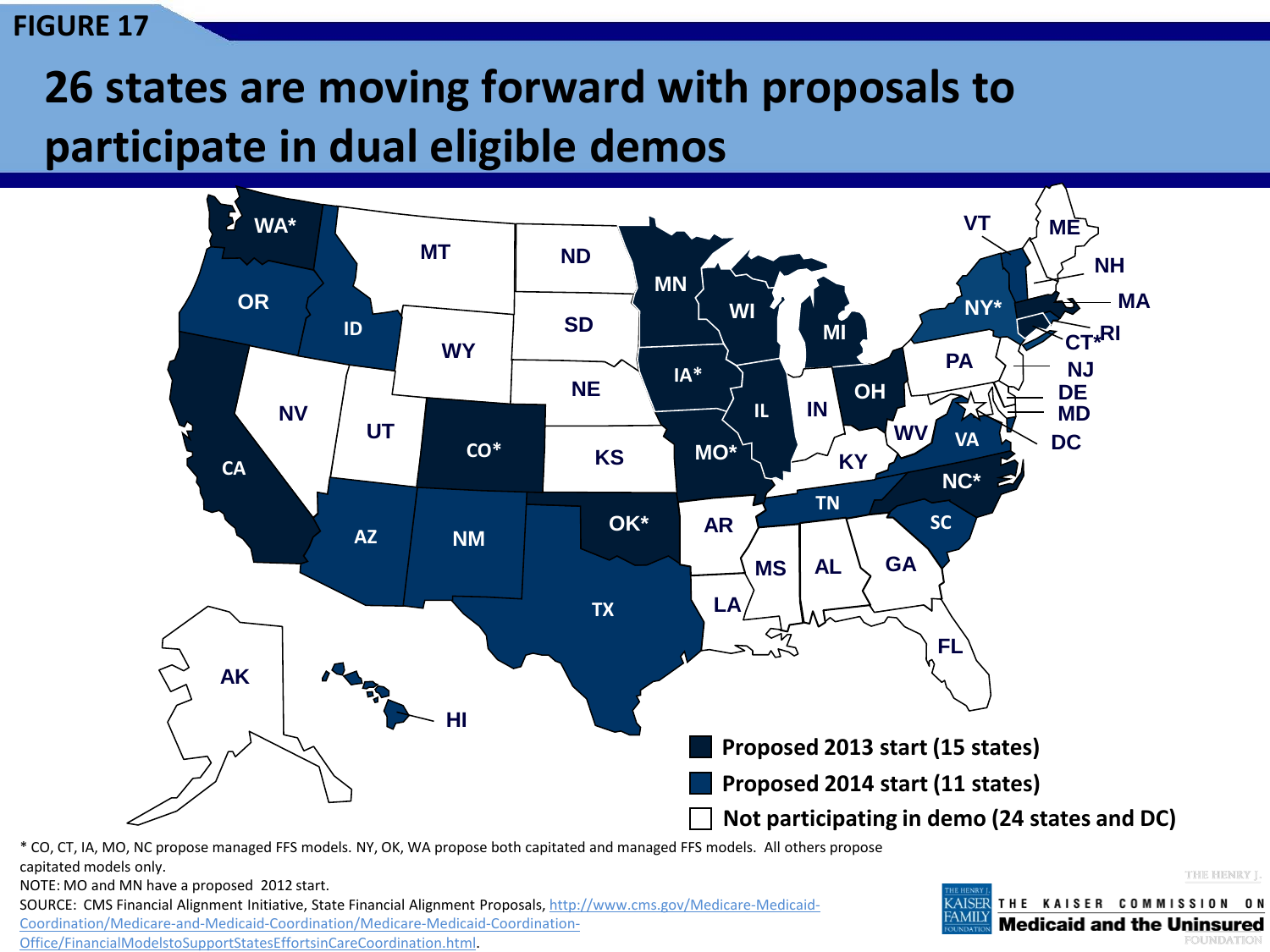### **Key managed care issues**

- Payment
	- Setting adequate and appropriate capitation rates
	- Uncertain savings
- **Provider networks and care delivery** 
	- Adequate provider networks
	- Coordination of behavioral and physical health care
	- Standard utilization management tools may reduce access for people with disabilities
	- Coordination of acute and long-term services and supports
- **Beneficiary protection and oversight** 
	- Beneficiary engagement, outreach, and assistance
	- Managing transitions
	- Monitoring and oversight

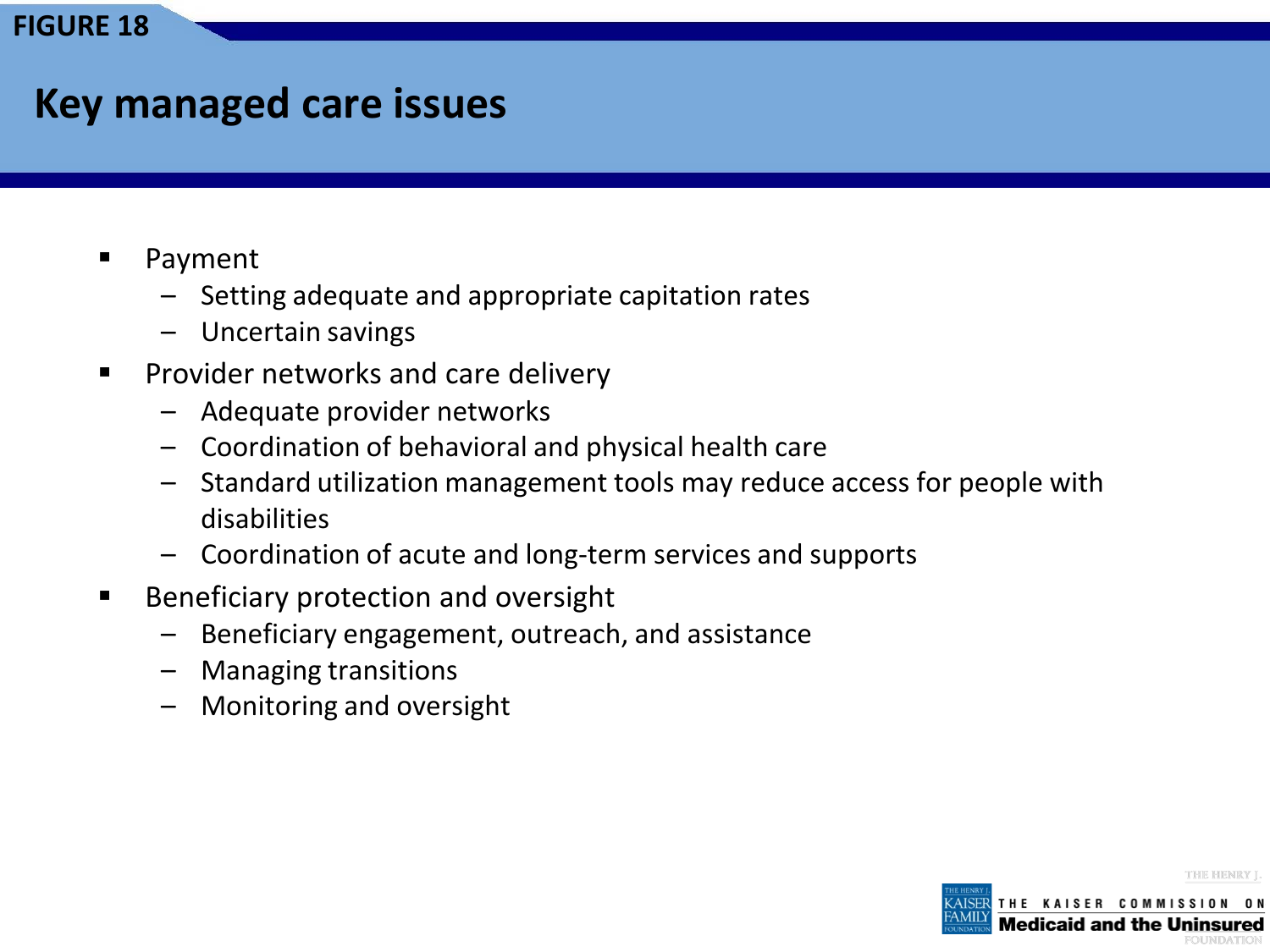### **Community Care of North Carolina (CCNC): The Enhanced Medical Home**

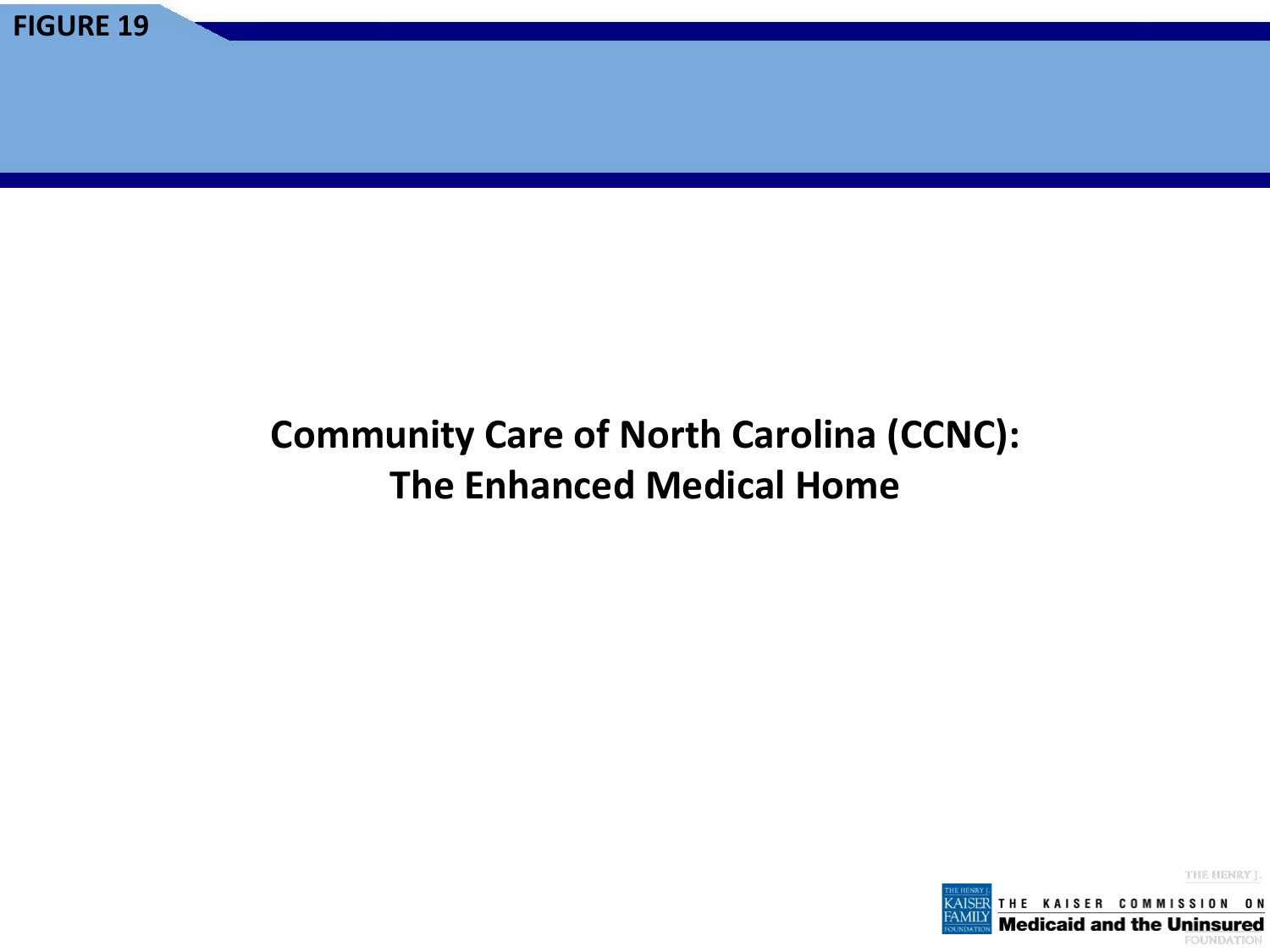### **Fundamentals of CCNC**

- Builds on Carolina Access with goal of improving quality while containing costs
	- Premise: costs of medical homes (more use of primary care and Rx; infrastructure/ medical management costs) will be more than offset by reduced inpatient hospital and ER use, as access to primary care, Rx, chronic care management increases
- Comprised of 14 regional non-profit, physician-directed networks; networks link over 1 million Medicaid enrollees with PCPs, and link PCPs with local hospitals, case managers, social service agencies, and health depts, to function as *enhanced medical homes* 
	- Networks pool technology and administrative resources, and provide support to physician practices and assist them in implementing CCNC initiatives
	- Individual networks pilot care approaches, share best practices with other networks
- Nearly all PCPs participate in CCNC; state pays PCPs \$2.50 PMPM (in addition to FFS payments), and pays networks \$3.72 PMPM
	- Higher payment for ABD enrollees: \$5 PMPM and \$13.72 PMPM, respectively
- **IFM** Informatics support continuous quality improvement
	- Doctors, networks receive regular data reports comparing their performance with others'
	- Program-wide data monitoring and analysis, evaluation of cost savings/effectiveness

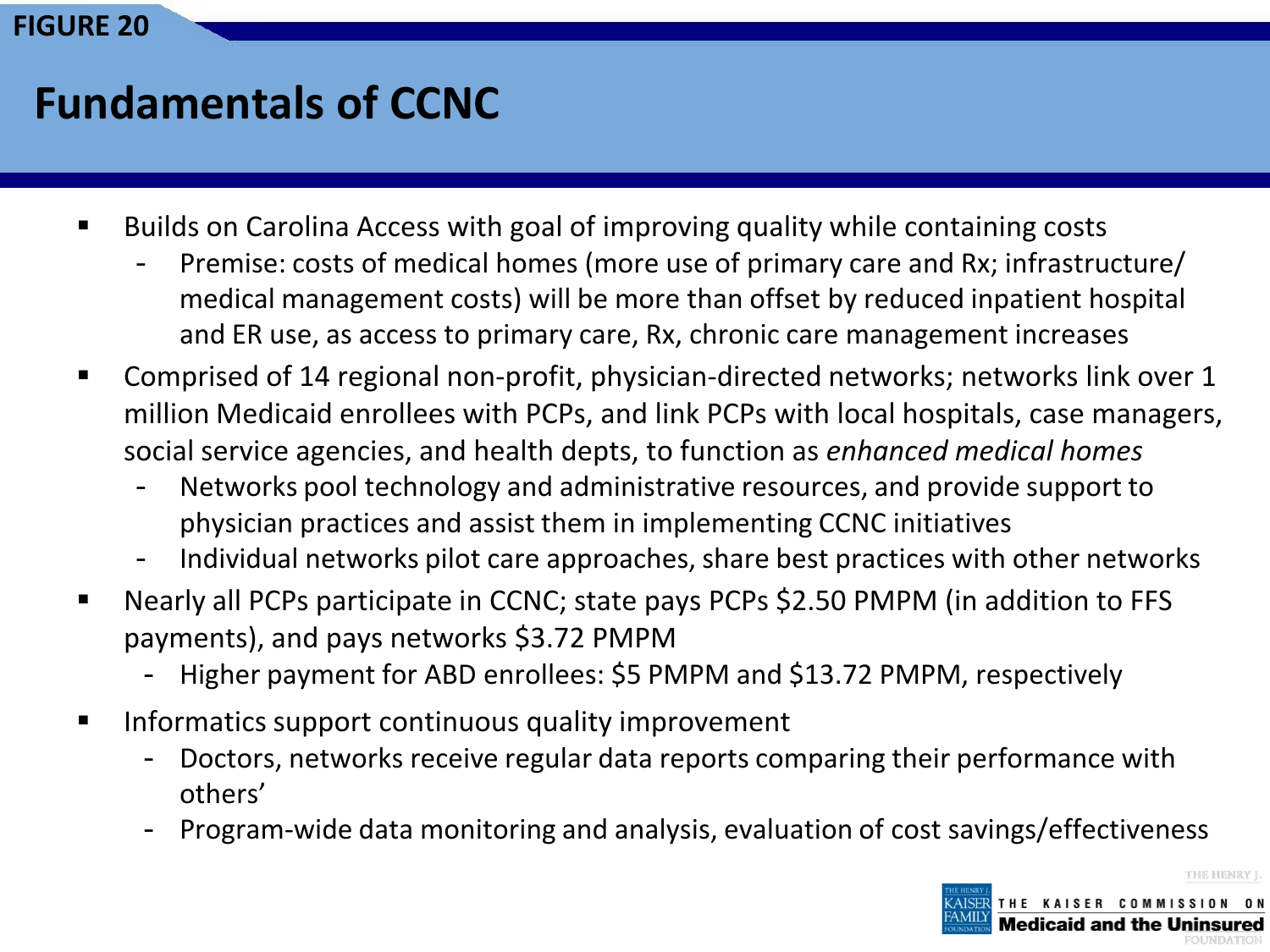# **CCNC mechanisms for managing care and continuous quality improvement**

**FIGURE 21**

- Each network develops its own care management department based on knowledge of local resources and stakeholders, but core elements – practice guidelines and standards for care management activities and reporting – are uniform across networks
- All care management activities documented in patient-centric, electronic case management information system (CMIS), a web-based system the state uses to assess impact of care management
- Transitional care program is targeted to patients in hospital to reduce preventable readmissions
- Medication management for individuals with chronic diseases
- Customized practice and patient tools, educational materials

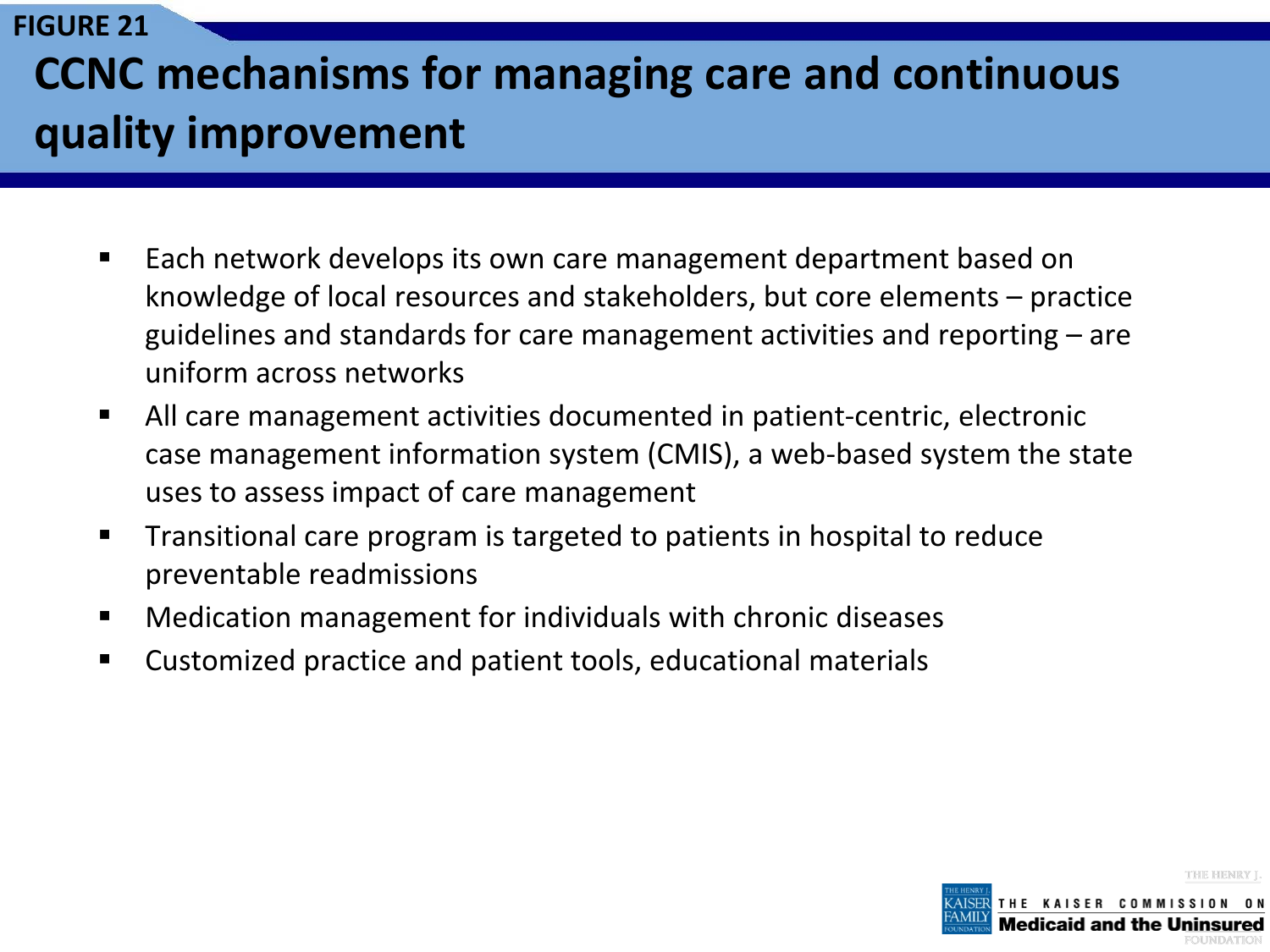# **Evidence on CCNC's clinical performance: improved utilization patterns and high quality**

- CNCC enrolls more complex, higher-risk adult and senior population than Carolina Access;
	- Almost 50% have a chronic condition, compared to 28% in FFS
	- Almost twice the rates of asthma, diabetes, Alzheimer's and mental illness
	- Illness burden in CCNC population rose 7% during 2007-2010
- More favorable utilization patterns are seen in CCNC population overall, within each CCNC population group, and among specific clinical risk groups
	- Lower rates of inpatient and ER use among non-ABD CCNC children, including those with asthma, compared to non-CCNC children
	- ER visit rate for non-ABD CCNC population is 40% lower for adults and 19% lower for children, compared to non-CCNC
	- Among adults (both ABD and non-ABD) with schizophrenia and other moderate chronic conditions, inpatient admissions and ER visits are consistently lower among CCNC-enrolled, and PCP visits and Rx use are consistently higher
- High quality of care: benchmarking to commercial health plans, CCNC is in top 10% in HEDIS scores for diabetes, asthma, heart disease

SOURCES: *Enhanced Primary Care Case Management System*, NNCCN Quarterly Legislative Report, as of January 1, 2011; *Performance Analysis: Healthcare Utilization of CCNC-Enrolled Population 2007-2010*, prepared by Treo Solutions for CCNC, June 2012.

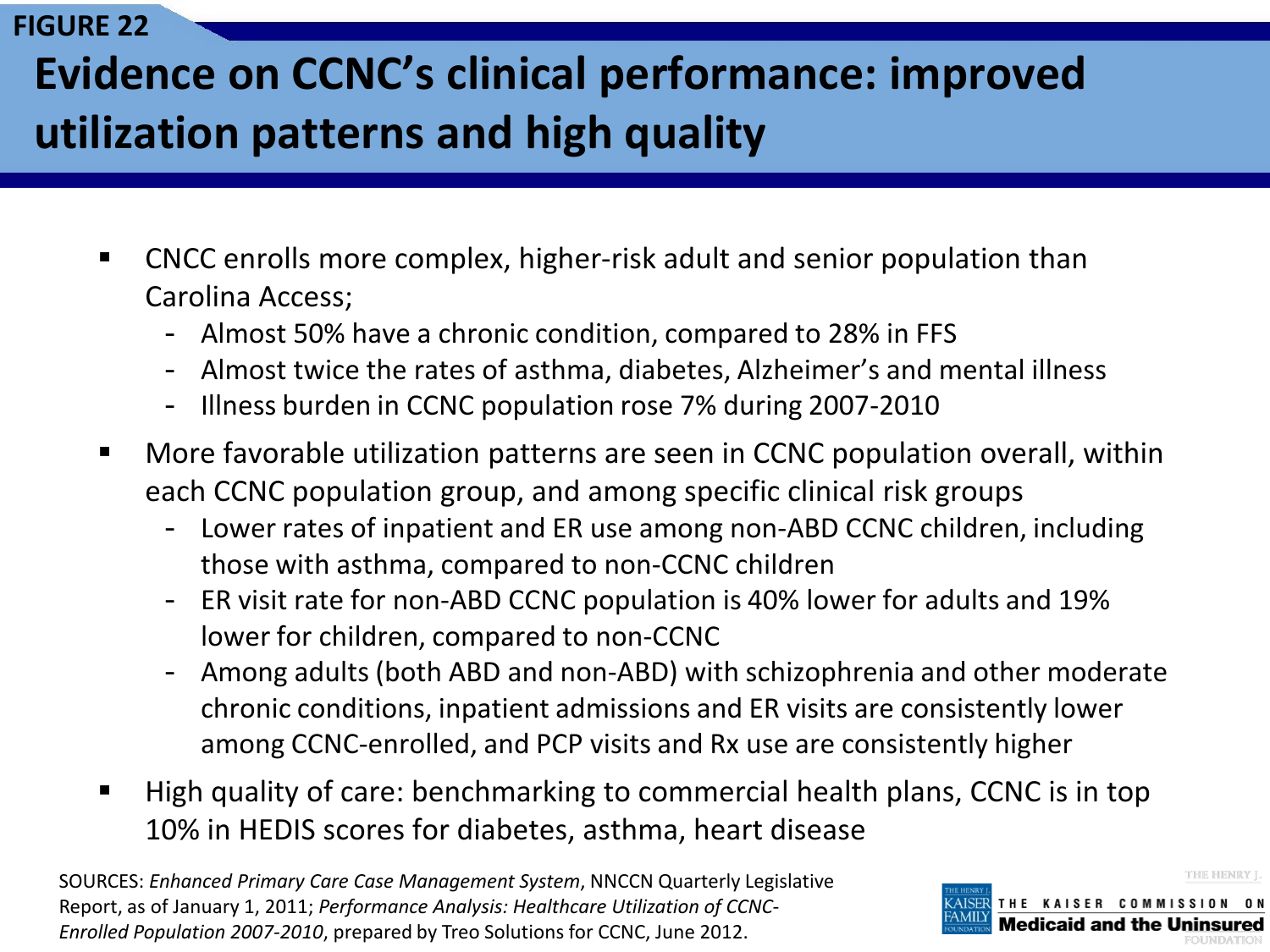# **Evidence on savings: Medicaid savings of nearly \$1 billion over 4 years (FY 2007-2010)**

In FY 2010, CCNC riskadjusted PMPM costs were about 15% lower than non-CCNC PMPM costs, for both children and adults. They were 3.3% lower for the ABD Medicaid-only population, and 1.8% higher for ABD dual eligible group.



SOURCE: *Analysis of Community Care of North Carolina Cost Savings*, Milliman Client Report prepared for NC Division of Medical Assistance, December 2011.

THE HENRY I.

THE KAISER COMMISSION ON **Medicaid and the Uninsured**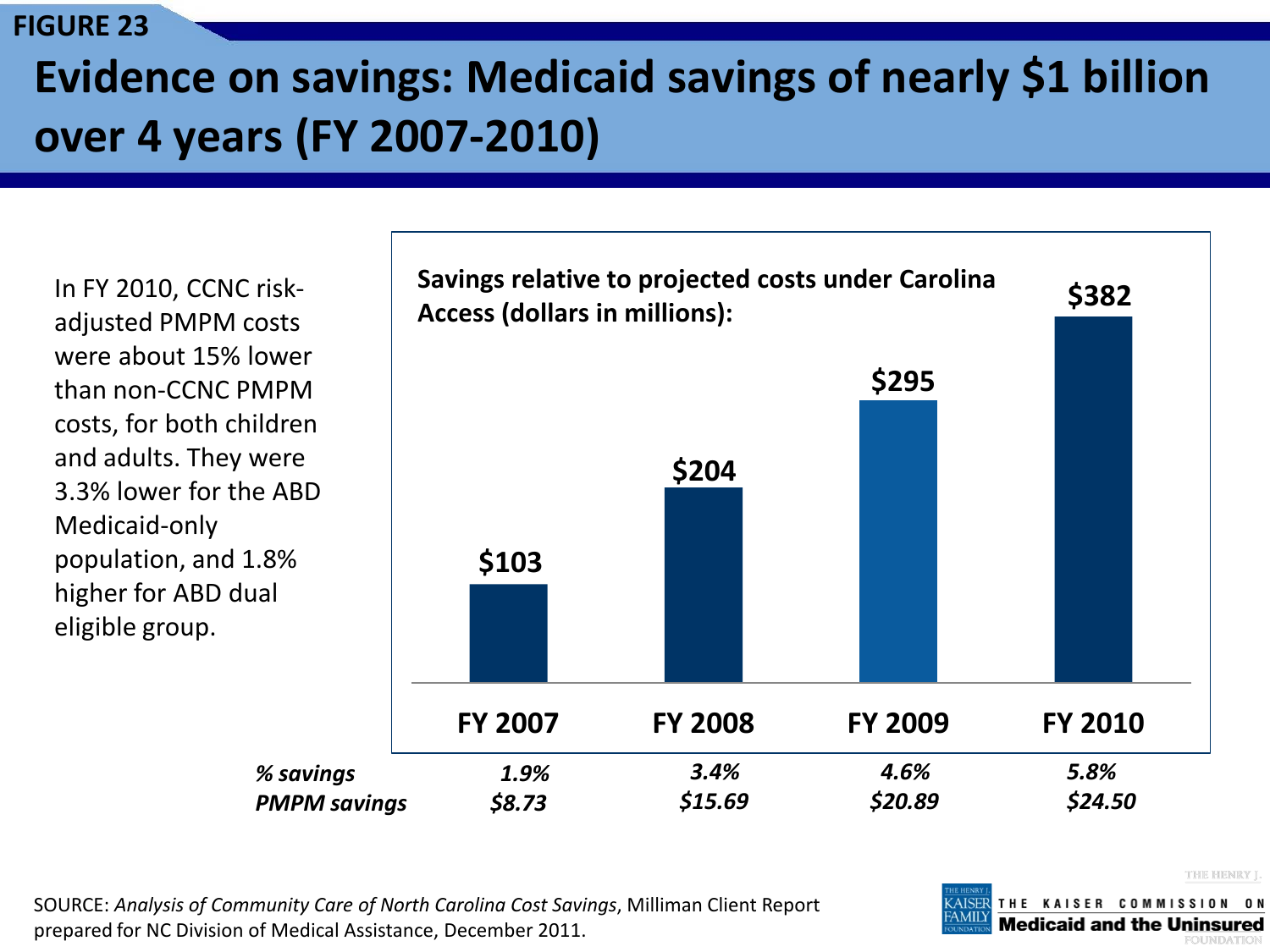### **New initiatives underway to enhance CCNC**

- **Transitional support and care management for ABD population**
- **Behavioral health integration/coordination**
- **Palliative care**
- **Enhanced management of pharmacy**
- **Enhancements to informatics center**